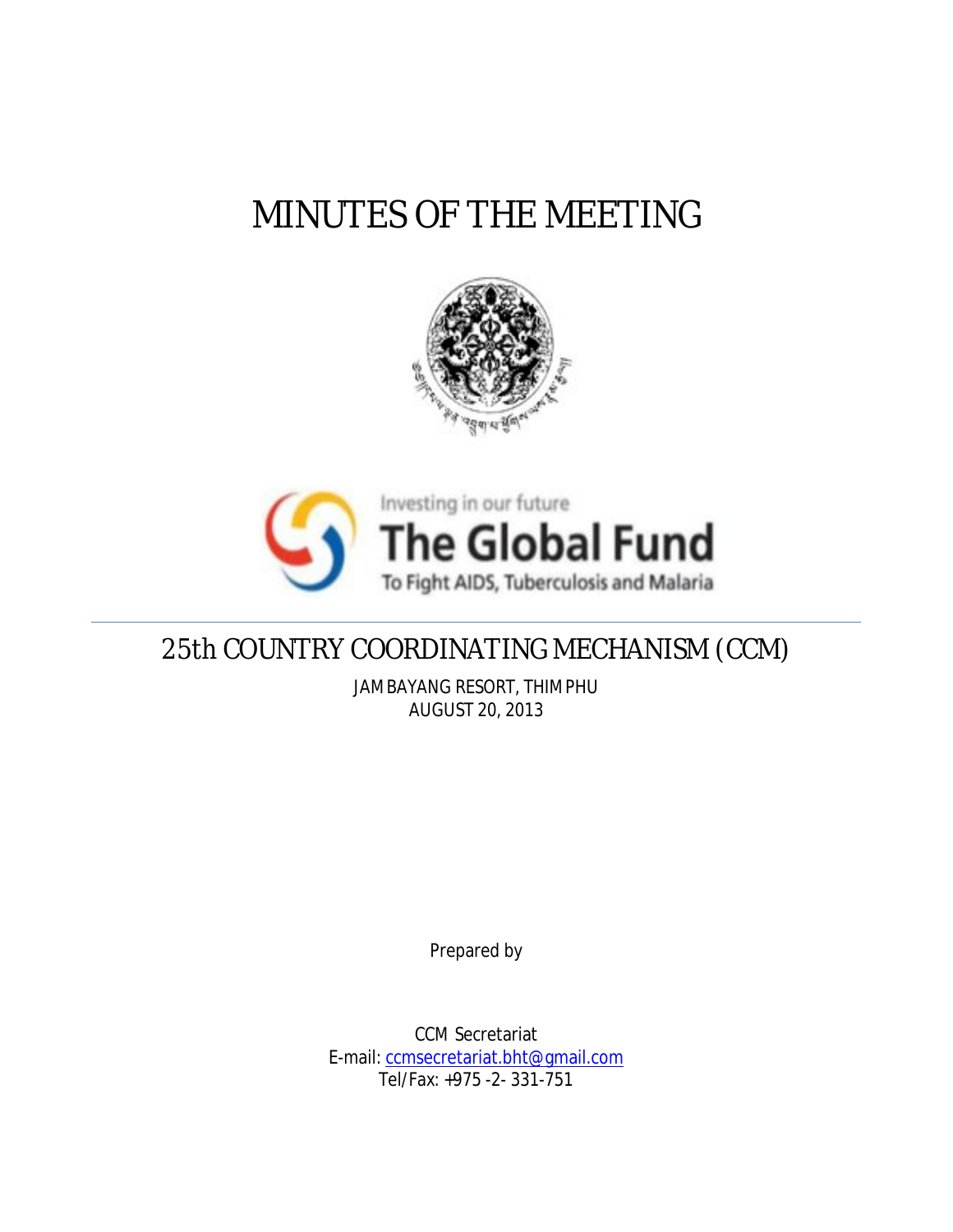The 25th CCM meeting was held on 20th August 2013, with the objectives to

- Update on TFM proposal, HIV/AIDS, TB and Malaria
- Introduction to new funding model
- CCM membership renewal

**Attendees:** 

#### **CCM Members:**

- 1. Ms.PhuntshokChoden, CCM Chair/ Strategic Advisor, BAOWE (NGO Constituency)
- 2. Mr.NimaWangdi, CCM Vice Chair/ Secretary, Ministry of Health (Government Constituency).
- 3. Dr.DorjiWangchuk, Director General, DoPH, MoH
- 4. Dr.Nani Nair, WHO Representative (Multilateral Constituency)
- 5. Dr.SangaDorji, Ex. Director, Disabled Person's Association in Bhutan (NGO Constituency)
- 6. Ms.DechenZam, Chief Planning Officer, PPD, MoE (Govt. Constituency)
- 7. Mr.WangdaDorji, Executive Director, Lhaksam (PLWD Constituency)
- 8. Lam NgodrupDorji, Vice Chairman, Ati Foundation (FBO Constituency)
- 9. Mr.TashiDhendup, key affected population

#### **Alternate CCM Members:**

- 1. Ms. DekiZam, Program Coordinator, Draktsho Vocational Training Center for Special Children and Youth (Government Constituency).
- 2. Mr.Binai Lama, portfolio coordinator,
- 3. Dr. Isabel Simbeye, Health and Nutrition Specialist, UNICEF Bhutan (Multilateral Constituency)
- 4. Ms. Karma Choden, RENEW
- 5. Ms.Tandinlhamo, Program coordinator, GNHC

**Principal Recipient (PR) Representatives:** 

- 1. DrKarma Lhazin, Chief Program Officer, CDD, DoPH, MOH
- 2. Mr NamgyelWangchuk, Coordinator, PMT, MOH
- 3. MrTobgayDrukpa, Sr. Program Officer, VDCP, MOH.
- 4. MrNamgayTshering, Program Officer, National HIV/AIDS Control Program, MOH
- 5. MrChewangRinzin,Sr.Program Officer, National Tuberculosis Control Programme, MoH
- 6. MrTashiDendup, Program Officer, NTCP, MoH
- 7. Mr Rudra Mani Dhimal, Dy Chief FinanceOfficer, AFD, MOH
- 8. Mr Sherub Tenzin, Accountant, VDCP, MOH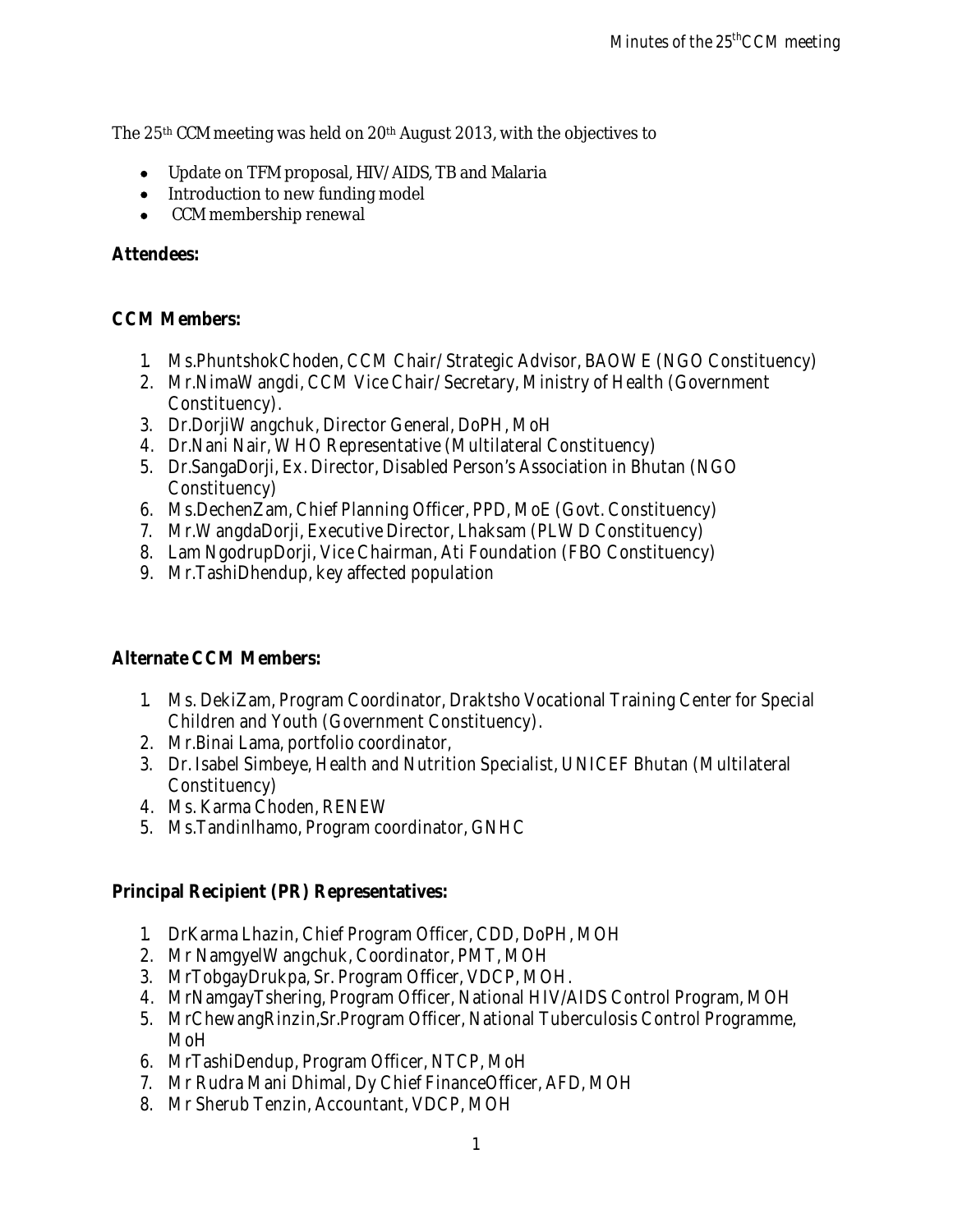**CCM Secretariat:** 

- 1. Mr Karma, CCM Coordinator
- 2. Ms SuneetaChhetri, Asst. M&E Officer

**Observers:**

- 1. Dr TandinDorji, Local Fund Agent, UNOPS.
- 2. Ms TsheringWangmo, Manager, RENEW Secretariat (NGO Constituency)

**Quorum:** 

70% attendance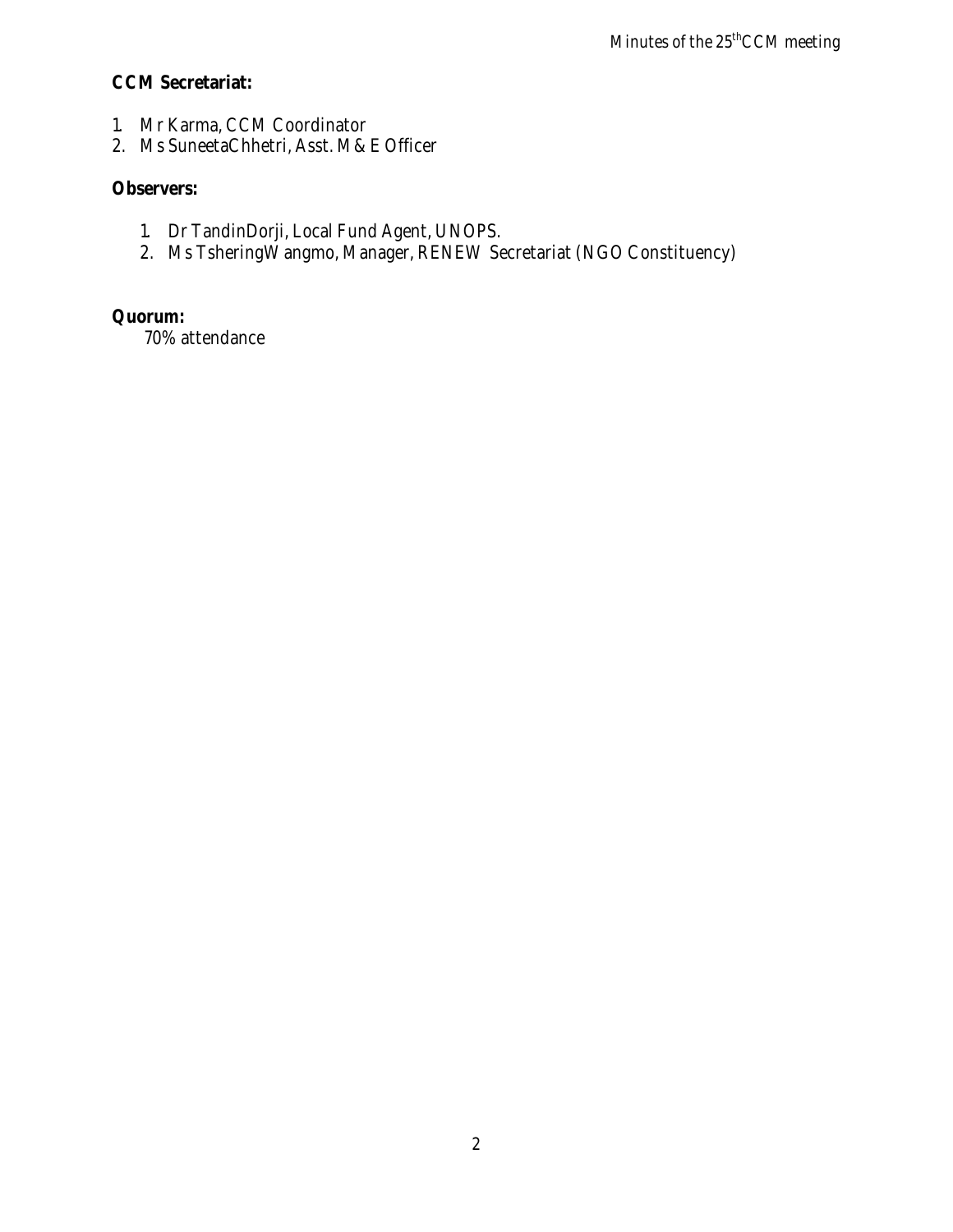| SI.#             | Agenda                                                                                    | <b>Discussion</b>                                                                                                                                                                                                                                                                                                                                                                                                                                                                                                                                                                                                                                                                                                                                                                                                                                                                                                                                                                                                                                                                                                                           |                                                                                                                                                                                                                                                                                                                                                                                                                                                                                                                                                                                                                                                                                  |
|------------------|-------------------------------------------------------------------------------------------|---------------------------------------------------------------------------------------------------------------------------------------------------------------------------------------------------------------------------------------------------------------------------------------------------------------------------------------------------------------------------------------------------------------------------------------------------------------------------------------------------------------------------------------------------------------------------------------------------------------------------------------------------------------------------------------------------------------------------------------------------------------------------------------------------------------------------------------------------------------------------------------------------------------------------------------------------------------------------------------------------------------------------------------------------------------------------------------------------------------------------------------------|----------------------------------------------------------------------------------------------------------------------------------------------------------------------------------------------------------------------------------------------------------------------------------------------------------------------------------------------------------------------------------------------------------------------------------------------------------------------------------------------------------------------------------------------------------------------------------------------------------------------------------------------------------------------------------|
| $\mathbf{1}$     | Opening remarks                                                                           | The 25 <sup>th</sup> CCM was chaired by Mrs. Phuntsho Chhoden, CCM Chair, in her opening remark; she acknowledged members and<br>implementing entity for attending the meeting and providing continuous support to fight against HIV, TB and Malaria in the country<br>level.                                                                                                                                                                                                                                                                                                                                                                                                                                                                                                                                                                                                                                                                                                                                                                                                                                                               |                                                                                                                                                                                                                                                                                                                                                                                                                                                                                                                                                                                                                                                                                  |
| $\boldsymbol{2}$ | Adoption of the agenda                                                                    | The Hon'ble Chair briefly read out the draft agenda for approval<br>The CCM members endorsed the agenda for discussion.                                                                                                                                                                                                                                                                                                                                                                                                                                                                                                                                                                                                                                                                                                                                                                                                                                                                                                                                                                                                                     |                                                                                                                                                                                                                                                                                                                                                                                                                                                                                                                                                                                                                                                                                  |
|                  | Presentation                                                                              | Discussion/Recommendation                                                                                                                                                                                                                                                                                                                                                                                                                                                                                                                                                                                                                                                                                                                                                                                                                                                                                                                                                                                                                                                                                                                   |                                                                                                                                                                                                                                                                                                                                                                                                                                                                                                                                                                                                                                                                                  |
|                  | Follow up actions on<br>oversight Committee<br>and summary report<br>of oversight meeting | As follow up of 24 <sup>th</sup> CCM meeting, the CCM coordinator presented/updated<br>on;<br>new oversight committee members as the following:<br>Mr Kencho Wangdi, Portfolio Coordinator, SNV as Chair<br>Mr Sherub Gyeltshen, Planning officer, GNHC as Vice chair<br>Ms Phuntsho Choden, Strategic Advisor, Bhutan Association of<br><b>Women Entrepreneurs.</b><br>Mr Wangda Dorji, Executive Director, Lhaksam.<br>$\blacksquare$<br>Dr Isabel V. Simbeye, Health Specialist, UNICEF Bhutan<br>Mr Kinley Tenzin, Sr.Program Officer, Bhutan Youth Development<br>Fund.<br>Mr Tshering Dorji, Dy. Chief Accounts Officer, Ministry of Finance.<br>orientation to newly oversight members<br>quarterly oversight meeting<br>Summary report of oversight committee meeting: Members were<br>informed on the oversight committee meeting to review quarterly<br>progress report of last reporting.<br>During the course of oversight meeting, committee pointed out the following<br>observation;<br>TB, Round 6, Phase II, Committee came across total saving of USD<br>$\bullet$<br>2,55,951.2 (including un-disbursed amount from TGF) | The programs were requested to clarify/comment for<br>saving<br>The programs update that without considering the<br>following activities the saving was reflected<br>TB Program,<br>Procurement of reagents<br><b>External review meeting</b><br>World TB day observation<br>Refurbishment of TB ward<br>Re-imbursement to Government (pre-<br>financing)<br>CCM recommended that after considering all into<br>account, program shall update financial savings<br>(electronically) immediately.<br>HIV/AIDS program<br><b>KAP</b> survey<br>CCM recommended that after considering all into<br>account, program shall update financial savings<br>(electronically) immediately. |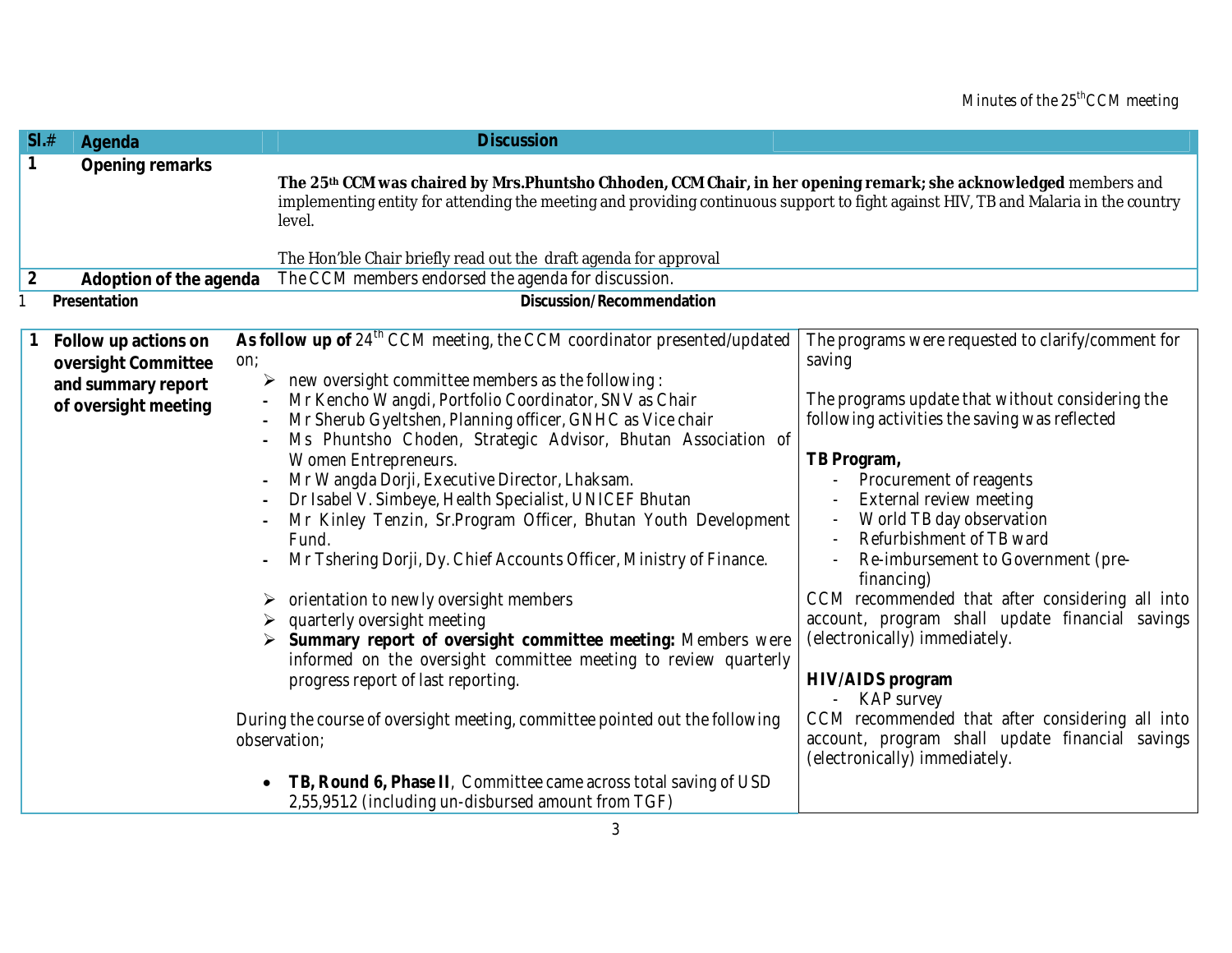|                 |                               | HIV/AIDS, Round 6, Phase II, Committee came across total saving of<br>USD 246246.9 (including un-disbursed amount from TGF)<br>Malaria, Round 7, Phase II, Committee came across total saving of<br>$\bullet$<br>USD 1,48,723.5 (including un-disbursed amount from TGF)                                                                                                                                                                           | Malaria Program<br><b>KAP</b> survey<br><b>External review meeting</b><br>Master's degree in tropical medicine-could<br>not implement due to lack of candidate<br>TA recruitment was not required.                                                                                                                                                                              |
|-----------------|-------------------------------|----------------------------------------------------------------------------------------------------------------------------------------------------------------------------------------------------------------------------------------------------------------------------------------------------------------------------------------------------------------------------------------------------------------------------------------------------|---------------------------------------------------------------------------------------------------------------------------------------------------------------------------------------------------------------------------------------------------------------------------------------------------------------------------------------------------------------------------------|
| $3\phantom{.0}$ | TFM Progress update<br>$-HIV$ | Discussion                                                                                                                                                                                                                                                                                                                                                                                                                                         | Decisions/recommendation                                                                                                                                                                                                                                                                                                                                                        |
|                 |                               | Mr.NamgayTshering, Program Officer, update the members on the approved<br>TFM proposal of HIV program:<br>1. Program goals and objectives<br>Performance framework<br><b>Budget summary</b><br>Update on implementing partners<br>Budget and activities distribution among sub recipients<br>PSM plan<br>6.<br>7. Target group<br>Further, to this effect, program has received first disbursement of USD<br>4,00,891 under TFM on 16th July 2013. | 1. To avoid similar incidences like previous<br>grant, the CCM recommended that the<br>program can submit disbursement request<br>well in advance.<br>2. During grant negotiation process the expenses for<br>the additional procurement of test test kits was not<br>entertained, Thus CCM recommended the program<br>to submit the budget proposal to WHO at the<br>earliest. |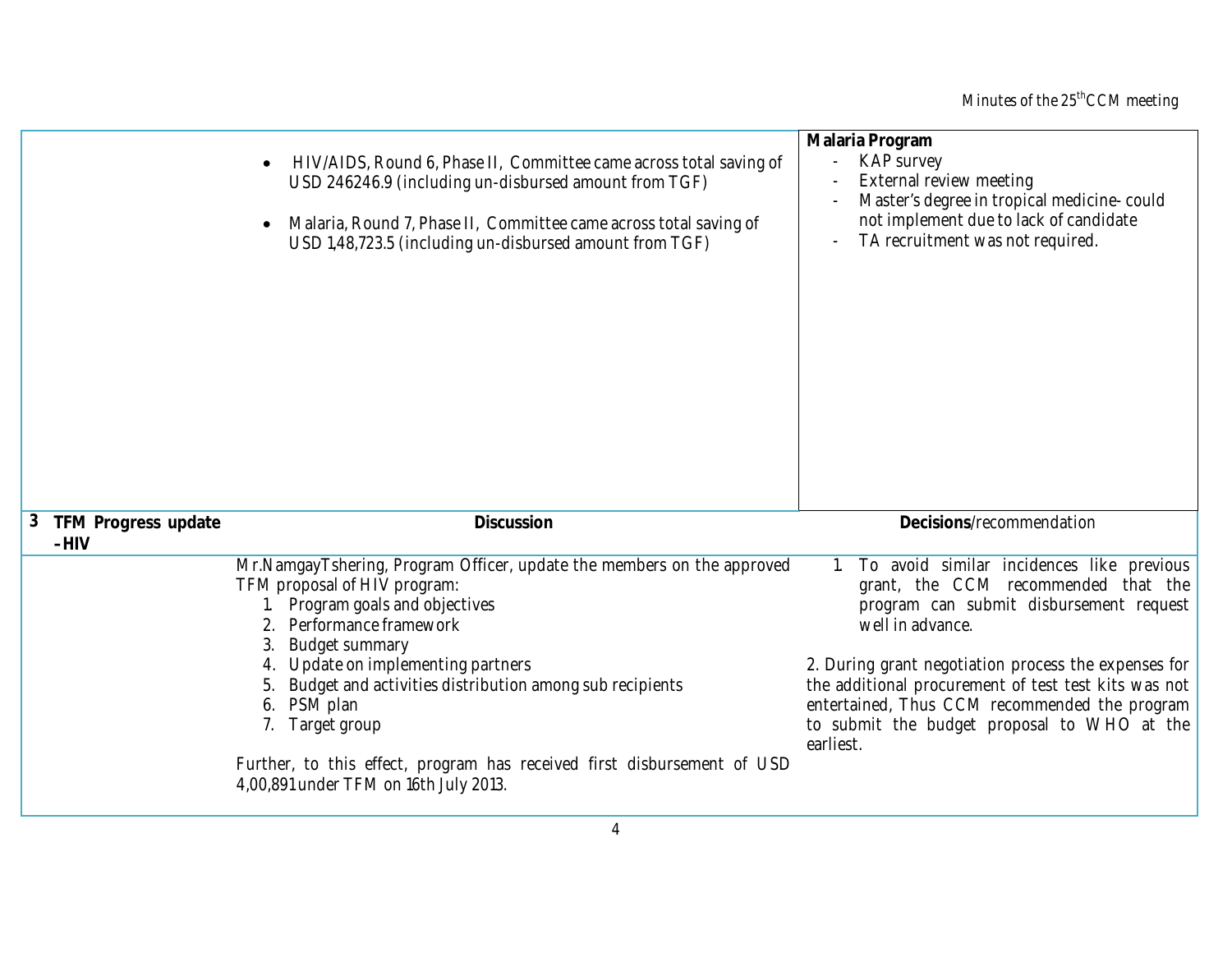| $\overline{4}$ | TFM Progress update -                  | <b>Discussion</b>                                                                                                                                                                                                                                                                                                                                                                                                                                                           | <b>Recommendations and Decisions</b>                                                                                                                                                                                                                                                                                                                                                                                                 |
|----------------|----------------------------------------|-----------------------------------------------------------------------------------------------------------------------------------------------------------------------------------------------------------------------------------------------------------------------------------------------------------------------------------------------------------------------------------------------------------------------------------------------------------------------------|--------------------------------------------------------------------------------------------------------------------------------------------------------------------------------------------------------------------------------------------------------------------------------------------------------------------------------------------------------------------------------------------------------------------------------------|
|                | TB                                     |                                                                                                                                                                                                                                                                                                                                                                                                                                                                             |                                                                                                                                                                                                                                                                                                                                                                                                                                      |
|                |                                        | Mr. Chewang Rinzin, Sr. Program Officer, update the members on approved TB<br>TFM proposal:<br>1. Program goals and objectives<br><b>Performance framework</b><br><b>Budget summary</b><br>3.<br>Update on implementing partners<br>Budget and activities distribution among sub recipients<br>PSM plan<br>6.<br>Target group<br>Further, to this effect, program has received first disbursement of USD 93,636<br>under TFM on 10 <sup>th</sup> July 2013.                 | Though<br>proposal<br>technically<br>the<br>was<br>members discussed<br>approved,<br>on<br>$\case$<br>notification rate, migrant workers<br>and  <br>physical screening of TB patients<br>The CCM recommended that in order to avoid<br>delays of DR in future, the program should<br>pre-plan and accelerate their activities.<br>Program also appraised that proposal to<br>procure second line drugs has been submitted<br>to TGF |
|                |                                        |                                                                                                                                                                                                                                                                                                                                                                                                                                                                             |                                                                                                                                                                                                                                                                                                                                                                                                                                      |
| $\overline{5}$ |                                        |                                                                                                                                                                                                                                                                                                                                                                                                                                                                             |                                                                                                                                                                                                                                                                                                                                                                                                                                      |
|                | <b>TFM Progress update</b><br>-Malaria | <b>Discussion</b>                                                                                                                                                                                                                                                                                                                                                                                                                                                           | <b>Recommendations and Decisions</b>                                                                                                                                                                                                                                                                                                                                                                                                 |
|                |                                        | MrTobgay, Dy. Chief Program Officer, presented the approve TFM proposal,<br>Malaria program.<br>Program goals and objectives<br>Performance framework<br>3.<br><b>Budget summary</b><br>Update on implementing partners<br>Budget and activities distribution among sub recipients<br>PSM plan<br>6.<br><b>Target group</b><br>Members were inform that program did not received any disbursement of<br>TFM proposal, thought DR request has been submitted long time back. | The CCM recommended that in order to avoid<br>delays of DR in future, the program should pre-plan<br>and submit the request well in advance.                                                                                                                                                                                                                                                                                         |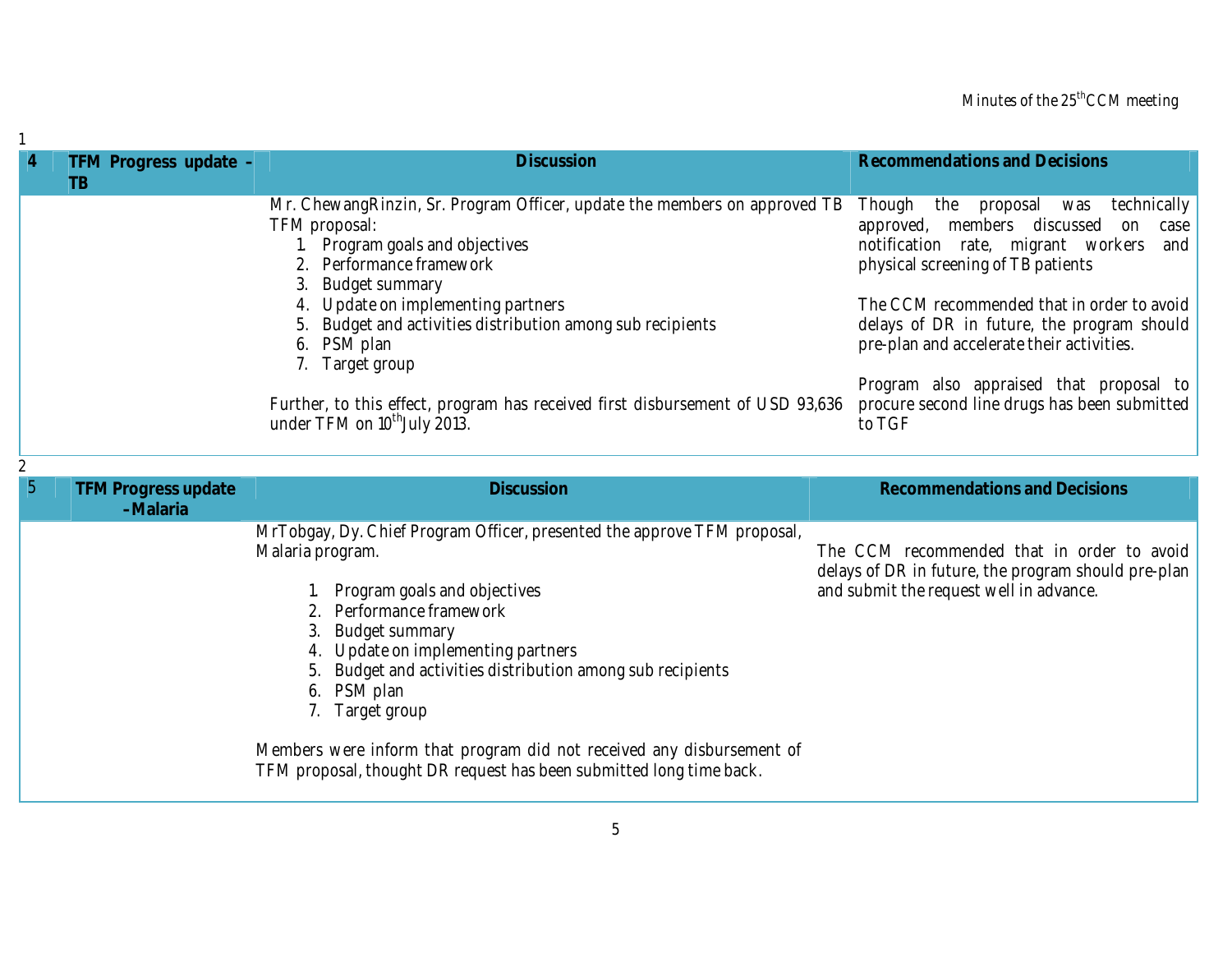| $\boldsymbol{6}$ | Introduction            |                              | <b>Discussion</b>                                                                                                                                                                 | <b>Recommendations and Decisions</b> |
|------------------|-------------------------|------------------------------|-----------------------------------------------------------------------------------------------------------------------------------------------------------------------------------|--------------------------------------|
|                  | to new<br>funding model |                              |                                                                                                                                                                                   |                                      |
|                  |                         |                              | Mr NamgayThsering, PO, NACP and Mr Jigme Thinley, M&E, PMT attended the workshop on New<br>Funding Model, in Kathmandu, organized by WHO.                                         |                                      |
|                  |                         |                              | Members were updated on the basic principal and requirement of new funding model.                                                                                                 |                                      |
|                  |                         |                              | The key features of the new funding model are:                                                                                                                                    |                                      |
|                  |                         | Predictable<br>funding       | • Applicants are given an indicative funding range over a 3-year period<br>• The Secretariat will hold indicative amounts for applicants until they apply                         |                                      |
|                  |                         | <b>Timing of</b><br>requests | • Applicants apply for funding when they want<br>• Applicants can submit different disease or HCSS requests at different times<br>• Applicants can use in-country planning cycles |                                      |
|                  |                         | Length of<br>grants          | • Three years                                                                                                                                                                     |                                      |
|                  |                         | Early<br>feedback            | • Applicants submit a funding request through a "Concept Note"<br>• Early feedback from the Secretariat and the TRP = higher success rate                                         |                                      |
|                  |                         | <b>Incentive</b><br>funding  | • Competitive funding in addition to indicative range<br>• Rewards high impact, well-performing programs<br>• Encourages ambitious requests                                       |                                      |
|                  |                         | Grant-<br>making             | • Upfront risk and capacity assessments<br>• Differentiated processes to ensure disbursement-ready grants<br>• Funding requests negotiated before Board approval                  |                                      |

1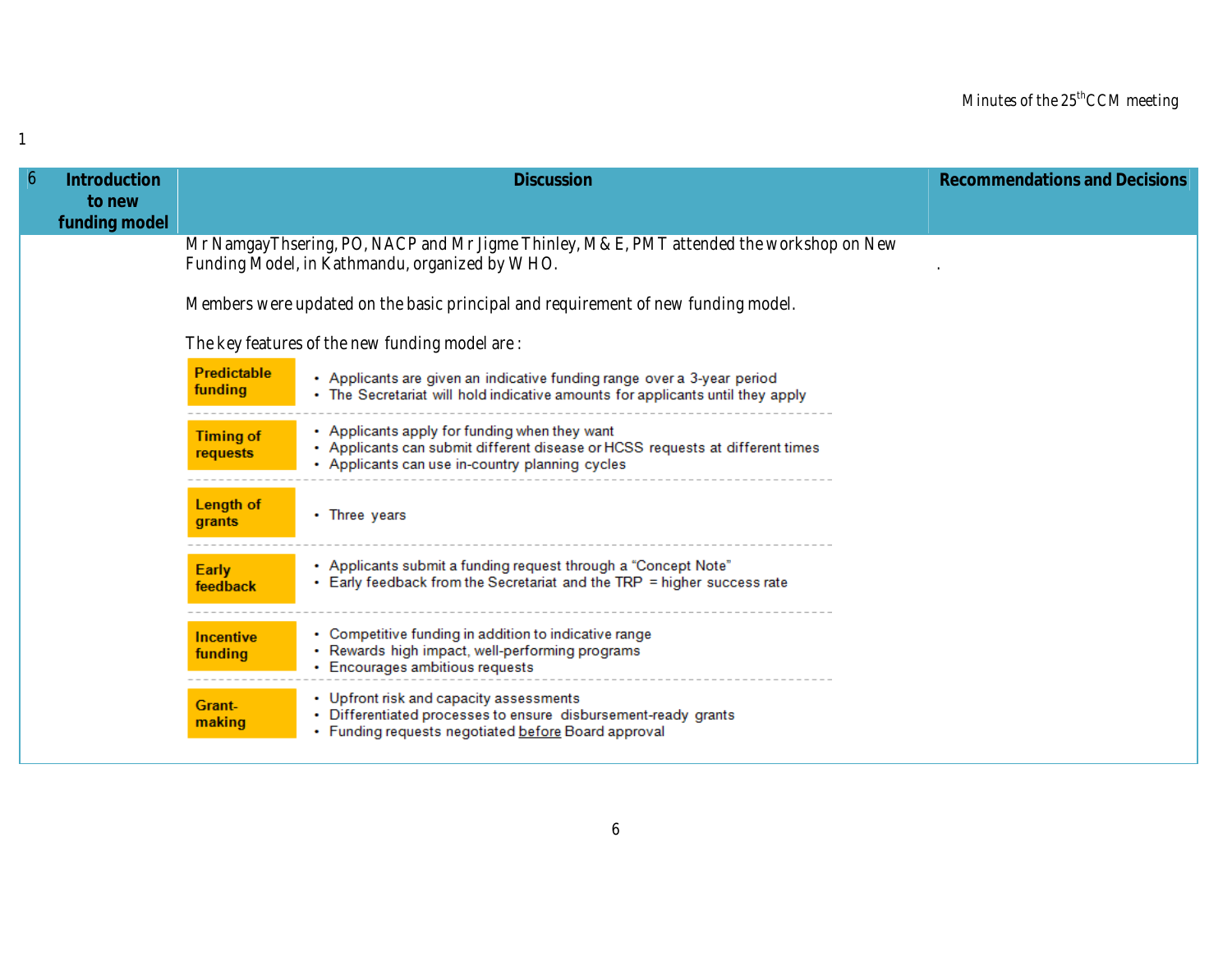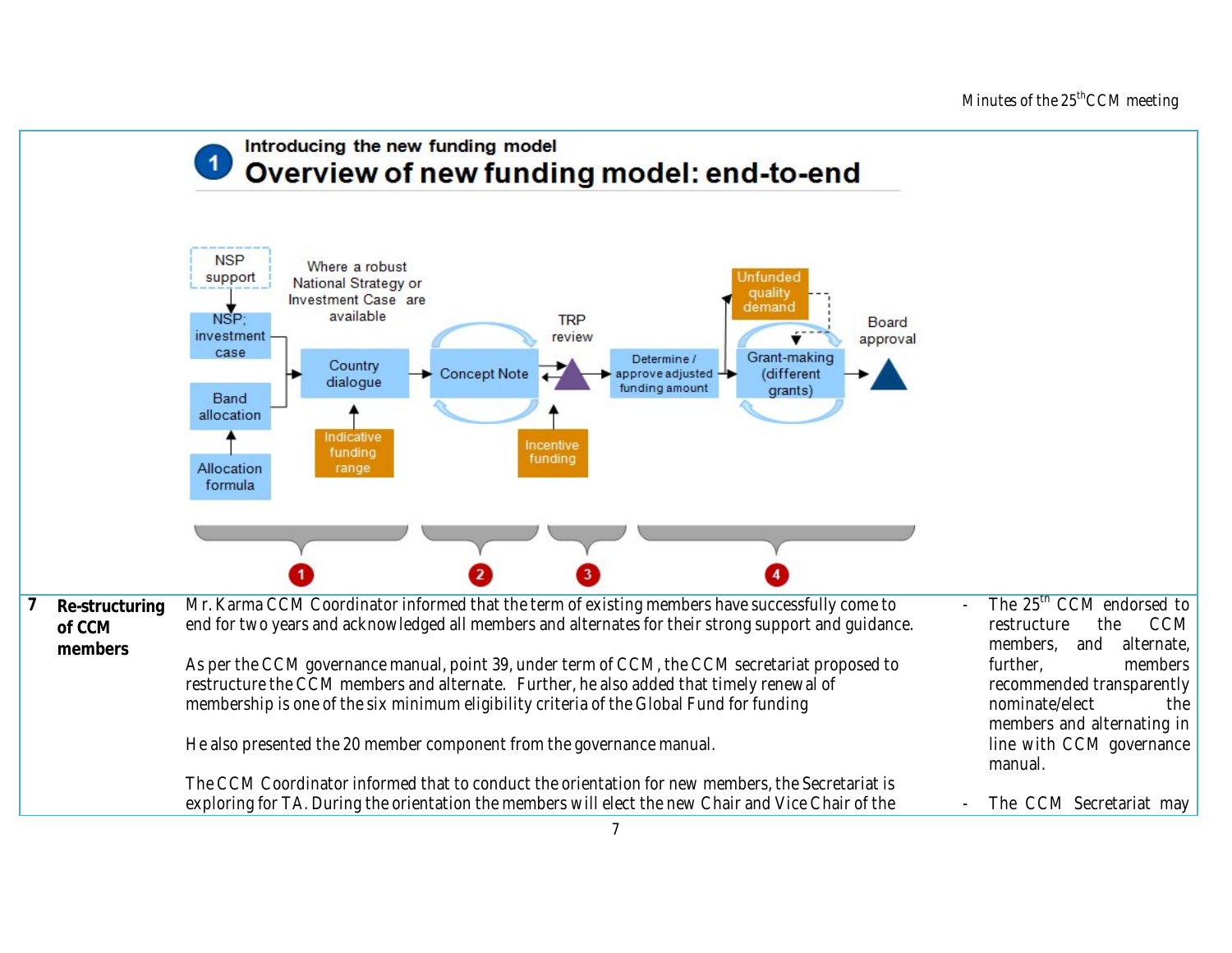### Minutes of the  $25^{\rm th}$ CCM meeting

|   |                       | CCM.                                                                                                                                                                                                                                                                                                                                                                                                      | facilitate election if required<br>to avoid election lapses at<br>the end. |
|---|-----------------------|-----------------------------------------------------------------------------------------------------------------------------------------------------------------------------------------------------------------------------------------------------------------------------------------------------------------------------------------------------------------------------------------------------------|----------------------------------------------------------------------------|
| 8 | Any other<br>business | The next CCM meeting will be held after the orientation for the new CCM members.<br>Dr Tandin Dorji, the member of the Local Fund Agent informed that the former LFA team leader, Mr<br>Yeshey Dorji has resigned and a new team leader will be in place very soon. He also informed that for<br>any information, he can be contacted at drtandi@yahoo.com / dorjitandi@gmail.com or at +975-<br>17114018 |                                                                            |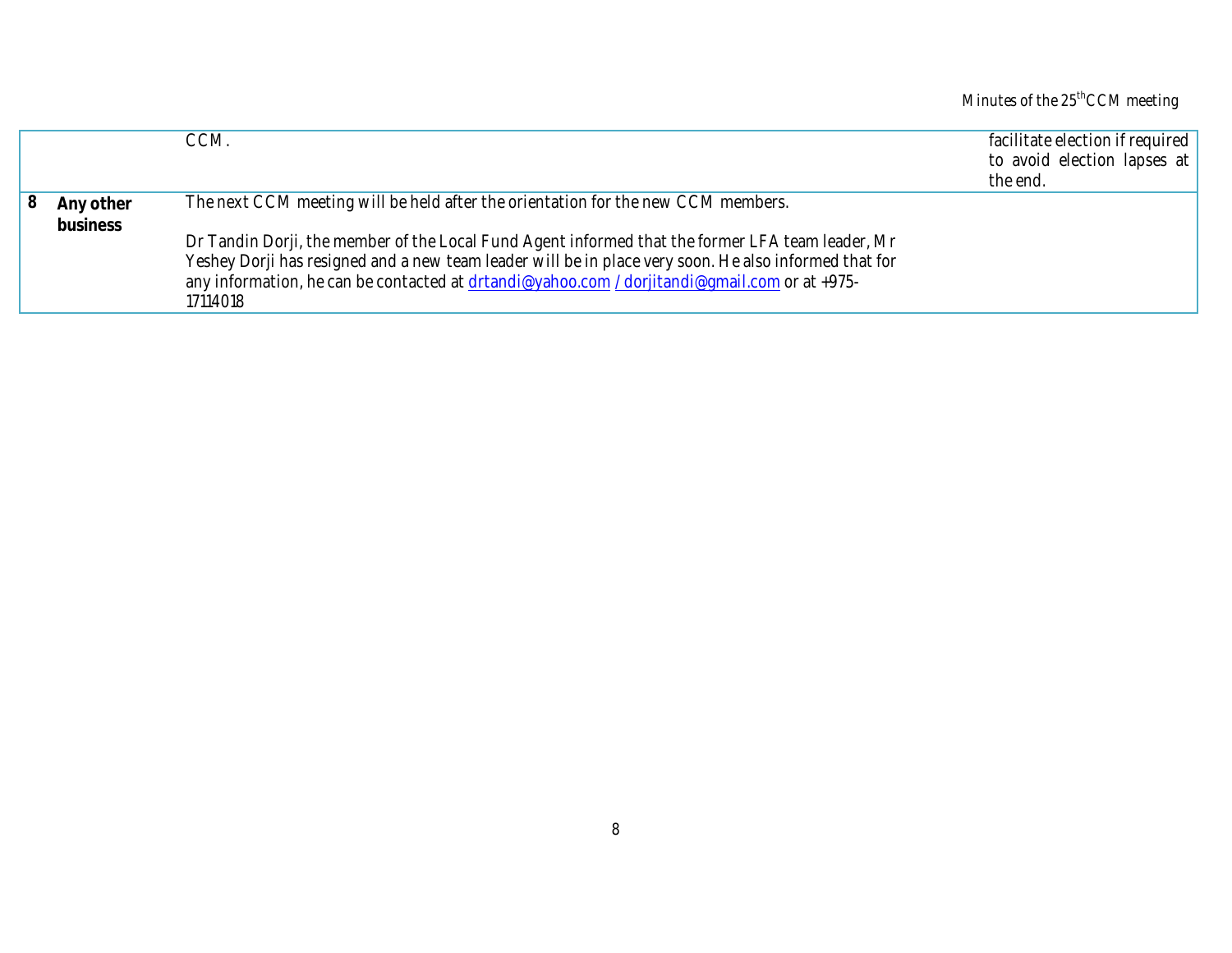**Closing Remarks:** 

The meeting adjourned with the Chair thanking all the CCM members for their support and participation, the three programmme teams for successful transition.

Davy Signature:

Mr. Nima Wangdi, Bhutan CCM Vice Chair